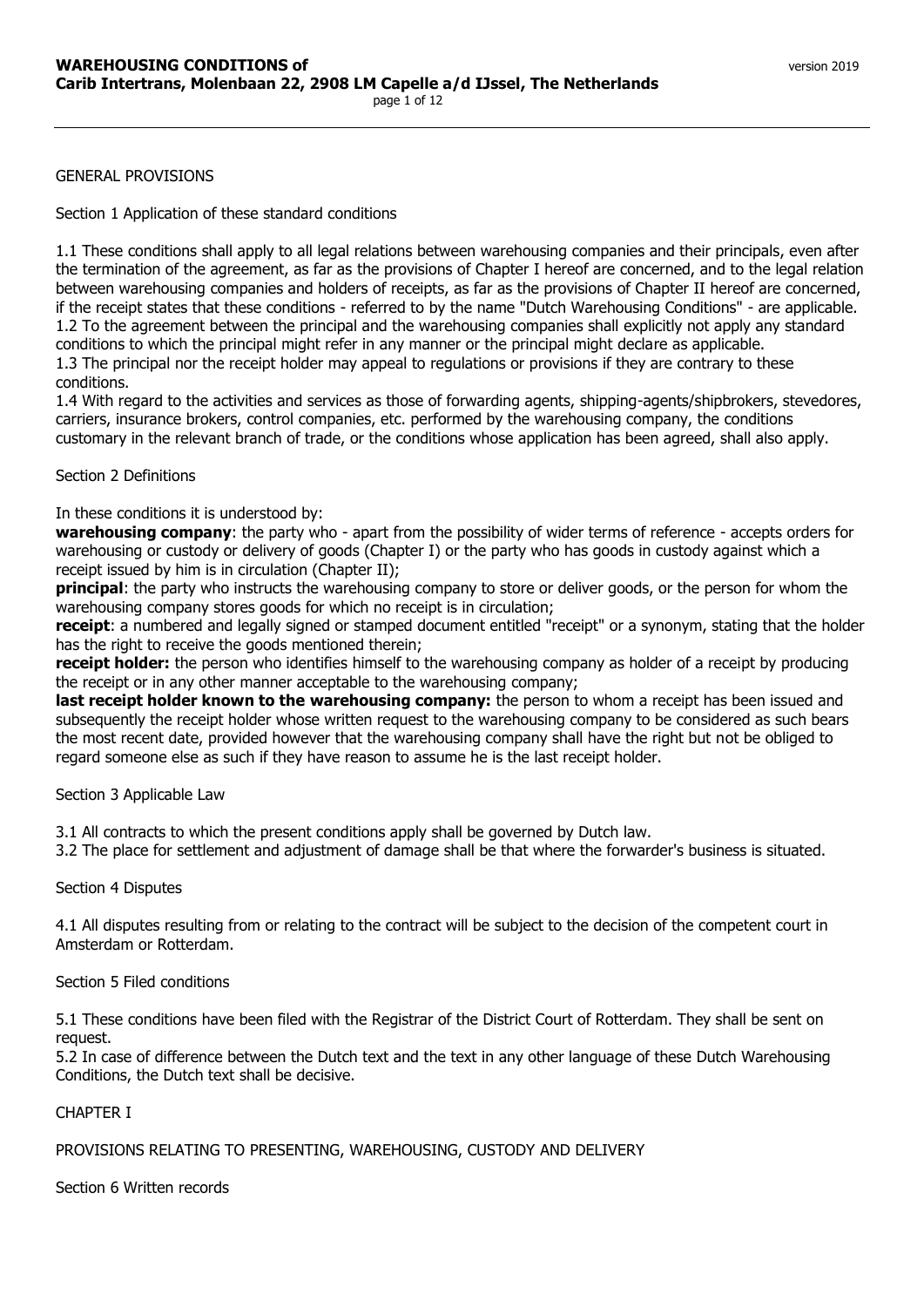6.1 All agreements, tenders, instructions regarding warehousing, custody, handling and delivery of goods, shall be recorded in writing.

6.2 Oral or telephone communications or arrangements shall only be binding on the warehousing company if immediately confirmed in writing, unless otherwise agreed.

Section 7 Description of goods and supply of information

7.1 Tender of goods and instructions on warehousing, custody and handling shall be effected or supplied giving an exact and full written description of the goods, such as inter alia their value, the number of packages, the gross weight and furthermore all particulars of such nature that the agreement would not have been made or not on the same terms and conditions if the warehousing company had been acquainted with the true state of affairs. 7.2 If goods are subject to customs and excise provisions or to tax regulations or other government rules, the principal shall promptly supply all information and documents required in this connection, in order to enable the warehousing company to comply with such provisions or regulations.

# Section 8 Rates/payments/taxes

8.1 Current rates and payments for work and all oral or written agreements between the warehousing company and the principal regarding rates and payments for work shall be based on the cost of labour prevailing at the time the instructions were given or the agreement was made.

In case of an increase in the cost of labour, the current or the agreed rates and payments shall be adjusted accordingly with immediate effect. The warehousing company shall also have the right to adjust the rates in case the authorities introduce or increase charges imposed on the services rendered by the warehousing company. 8.2 Current and agreed rates for warehousing shall be based on the customary method of stacking the relevant goods, unless expressly agreed otherwise. If at the principal's request or in view of the condition of the goods the customary method of stacking is departed from, an increase in the rates shall be applied proportional to the additional floor space occupied compared to normal stacking.

### Section 9 Duties, costs and taxes

9.1 All freight, reimbursements, taxes, duties, contributions, levies, fines and/or other charges or costs by whatever name, falling on or relating to the goods and payable on arrival or charged forward, shall be for account of the principal and shall be paid or reimbursed by the principal whether or not in advance, on the warehousing company's first demand, irrespective of whether such goods are not yet on the premises or have meanwhile been removed. 9.2 If the warehousing company thinks it necessary to conduct lawsuits or to take other legal steps with regard to taxes, duties, contributions, levies, fines and or other charges or costs by whatever name imposed by the authorities, or if the principal requests the warehousing company to conduct such lawsuits or take such legal steps and the warehousing company complies with such request, the resulting work and costs including the cost of legal and/or fiscal and/or other advice or assistance deemed necessary by the warehousing company, shall be for the principal's account and risk.

Before conducting lawsuits or taking legal measures in terms of this section, the warehousing company shall try to consult on the matter with, or to obtain instructions from the principal or the party directly concerned. 9.3 If the warehousing company acts or has acted as fiscal agent, all taxes, duties, contributions and other levies as well as fines, interest, costs, by whatever name, or indemnifications due and payable by the warehousing company, shall be for account of the principal, without prejudice to the provisions of subsection 1 of this section. The principal

# Section 10 The principal's liability

shall pay such amounts on the warehousing company's first demand.

10.1 The principal shall be liable towards the warehousing company and/or third parties for any loss or damage resulting from incorrect and/or misleading and/or incomplete descriptions or indications or information, as well as for loss or damage resulting from defects of the goods and/or the packing not reported beforehand, even if such loss or damage was caused through no fault of his. If no weight is stated or stated incorrectly, the principal shall be liable for any resulting loss or damage.

10.2 The principal shall be liable for any damage resulting from not, not timely or not properly meeting any of his obligations under these conditions, or under a separate agreement between the warehousing company and the principal, if no provisions are already included herein.

10.3 Notwithstanding the above provisions the principal shall indemnify the warehousing company against claims from third parties or compensate the warehousing company for damages paid or due by third parties or paid or due to third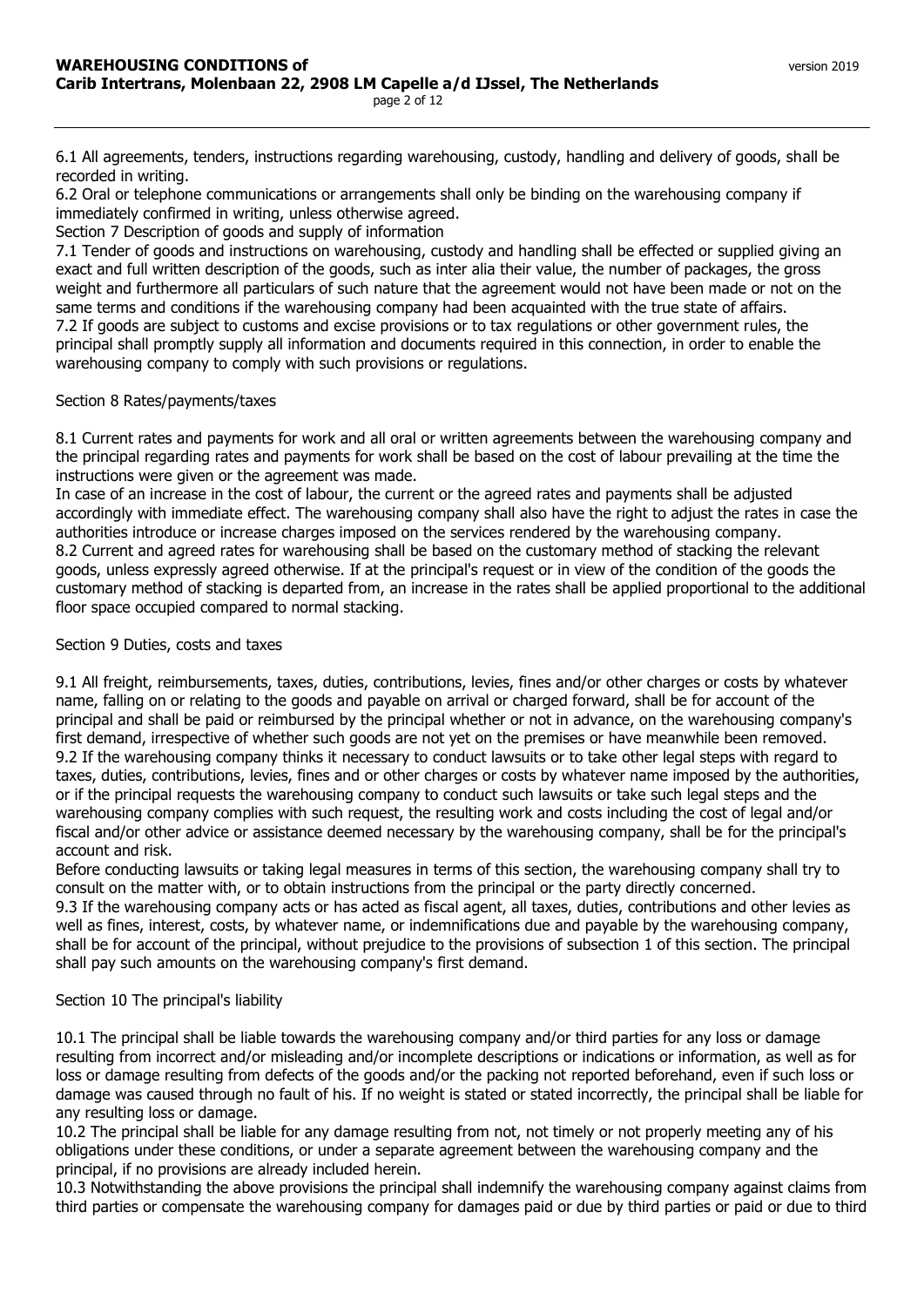parties, including the employees of both the warehousing company and the principal, relating to the nature or condition of the goods stored. Section 11 Refusing an order

The warehousing company shall have the right to refuse an order for warehousing and/or custody without giving reasons therefor. If the warehousing company has accepted the order, the agreement may only be broken by mutual consent of the two parties.

# Section 12 Inspection of goods

12.1 The warehousing company shall not be obliged to weigh or measure the goods stored without instructions thereto.

12.2 It is in the warehousing company's discretion to weigh and measure the goods in order to verify the specifications received. If in such case the warehousing company ascertains that weights or measures differ from the specification, the cost of weighing and/or measuring shall be for the principal's account. However, the warehousing company shall only be responsible for ascertaining weights and/or measures, if the goods have been weighed and/or measured by the warehousing company on the principal's instructions and without prejudice to the provisions of section 19 on the warehousing company's liability.

12.3 Packages may only be opened for inspecting their contents at the principal's request, but the warehousing company shall at all times have the right, but not be obliged, thereto if they suspect that the contents have been described incorrectly.

12.4 If on inspection it appears that the contents differ from the specification, the cost of inspection shall be for the principal's account. However, the warehousing company shall never be responsible for the description and/or designation of goods taken into custody.

Section 13 Presenting/delivery and receipt

13.1 Presenting to and receipt by the warehousing company shall be made by the principal's presenting the goods and their acceptance by the warehousing company at the place of warehousing.

13.2 Delivery to and receipt by the principal shall be made by the warehousing company's delivery of the goods and their acceptance by the principal at the place of warehousing.

Section 14 Condition of the goods on arrival

14.1 Unless otherwise stated, goods shall be delivered to the warehousing company in good condition and if packed, properly packed.

14.2 If the goods sent to the warehousing company arrive in apparent damaged or defective condition, the warehousing company shall have the right, but not be obliged, to protect the principal's interests against the carrier or others for the principal's account and risk, and to provide evidence of such condition, however, without the principal being able to derive any right against the warehousing company from the manner in which the warehousing company have performed such work. The warehousing company shall notify the principal instantly, without the latter having any right of claim against the warehousing company because of failure to notify.

14.3 Goods received for warehousing, which a conscientious warehousing company, had it known they might be dangerous after receipt, would not have accepted for warehousing in view of this, may at any moment be removed or destroyed or rendered harmless in another manner by them.

14.4 With regard to the warehousing of goods of which the warehousing company knew their danger, the same shall apply, but only when such goods present an immediately imminent danger.

14.5 The warehousing company shall not owe any indemnification in such matter and the principal shall be liable for all costs and damages to the warehousing company resulting from the presentation for warehousing, from the warehousing itself or from the measures taken, unless such costs and damages or the need for taking such measures are exclusively due to faults on the part of the warehousing company.

14.6 As a result of the measures taken the agreement on the goods stated therein shall cease, but if such goods are delivered as yet, only after their delivery.

Section 15 Commencement of execution of order for warehousing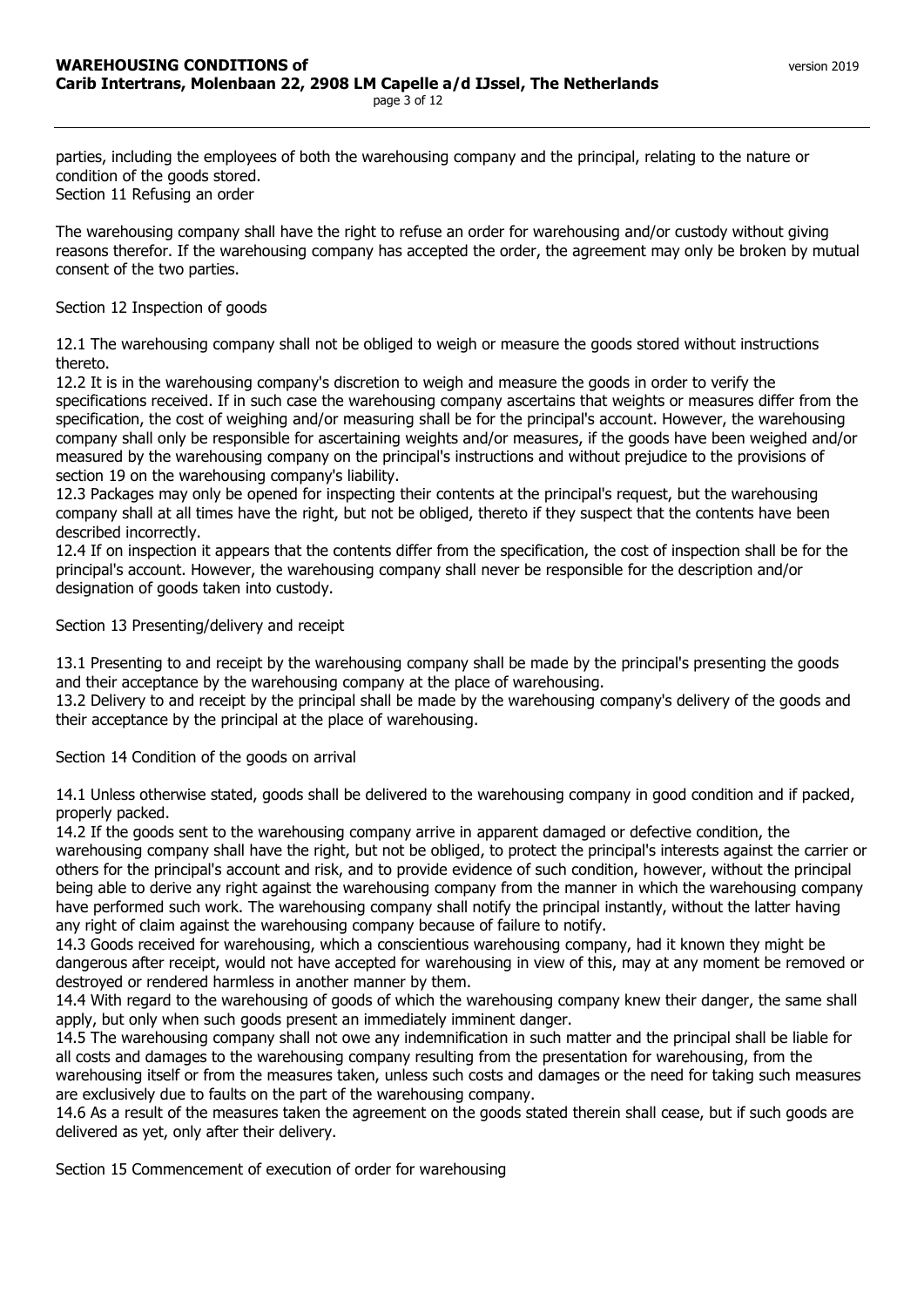Unless agreed otherwise or prevented by special circumstances, the warehousing company shall as soon as possible after accepting the order and on receipt of the required documents, particulars and handling instructions, commence the execution of accepted orders for warehousing or delivery of goods.

# Section 16 Late or irregular delivery or removal

If the principal has advised the warehousing company that goods are to be presented for warehousing in a particular quantity and/or at a specified time, or that goods to be removed are to be collected in a particular quantity and/or at a specified time, and if in such case the principal fails to present or collect in time and regularly, the principal shall be obliged to pay the costs resulting for the warehousing company, because workers and equipment ordered and/or assigned by the warehousing company for executing the relevant order are not or not fully employed.

#### Section 17 Working hours

Presenting goods to and removal of goods from the place of warehousing shall be made during the official working hours of the warehousing company's staff. If the principal desires work to be done outside the official working hours, it is in the warehousing company's discretion to comply or not. Extra costs incurred for working outside the official working hours, shall be borne by the principal.

Section 18 Place of warehousing, transfer of goods

18.1 Unless otherwise agreed, it shall be in the warehousing company's discretion where the goods are to be stored. 18.2 The warehousing company shall at all times have the right to transfer the goods to another place of warehousing.

18.3 The cost of such transfer shall be for the warehousing company's account, unless such transfer is to be made: - in the interest of the principal or the goods, or

- due to circumstances for which the warehousing company is not responsible, or

- due to circumstances that cannot reasonably be for the warehousing company's account and risk, or

- due to government rules and regulations.

The transport related to the transfer for the warehousing company's account, shall take place on the customary transport conditions.

The transport related to the transfer for the principal's account, shall be undertaken by the warehousing company as forwarding agent and shall be made at the principal's risk.

18.4 If the goods are transferred to another place of warehousing, the warehousing company shall notify the principal, without the latter being able to make any claim against the warehousing company for failing to notify.

Section 19 Damage/loss of goods

19.1 Under the present warehousing conditions the principal renounces any right of recovery against third parties in case of damage and/or loss; he shall exclusively be able to hold the warehousing company liable, even if the warehousing company has employed the services of third parties in the course of their business, all of which with the following limitation.

19.2 All activities and work shall be performed for the principal's account and risk, unless provided otherwise herein. 19.3 The warehousing company shall not be liable for any damage, unless the principal proves that the damage was caused by faults or negligence of the warehousing company or it's staff.

19.4 In case of damage and/or loss because of theft by means of burglary, the warehousing company shall be considered to have applied adequate care, if it has provided proper closure of the place of warehousing.

19.5 In the case of goods stored on open grounds or which can only be stored on open grounds or of which it is customary for the warehousing company to store them on open grounds, any liability of the warehousing company for damage that may be related to such warehousing, shall be excluded.

19.6 The warehousing company's liability in all cases shall be limited to 2 SDRs per kilogram damaged or lost gross weight with a maximum of 100,000 SDRs per event or series of events with the same cause of damage.

19.7 The damage to be compensated by the warehousing company shall never exceed the invoice value of the goods, to be proved by the principal, in the absence of which their market value, to be proved by the principal, at the time the damage was done, shall apply. The warehousing company shall only be liable for damage to the goods themselves and for damage in terms of subsection 19.9 and shall never be liable for lost profits, consequential damage and immaterial damage.

19.8 In case of damage to an independent part of the goods, or in case of damage to one or more parts of several goods belonging together, any depreciation of the remaining parts or the undamaged goods shall not be considered.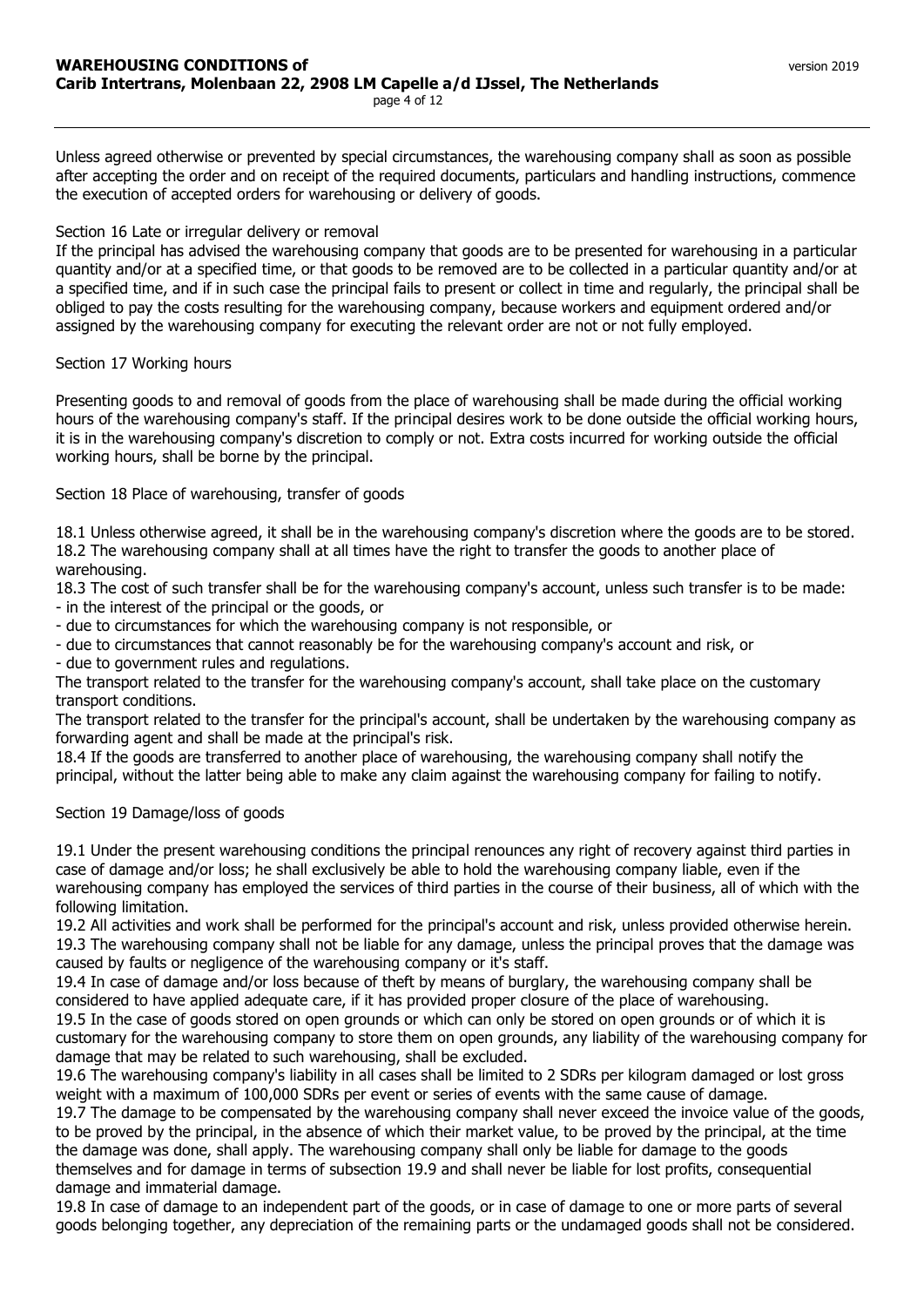19.9 The warehousing company's liability for damage resulting from complying with (customs) formalities shall be limited to 7500 SDRs per event or series of events with one and the same cause of damage.

Section 20 Admittance to the premises

20.1 The warehousing company shall be obliged to admit the principal and the persons designated by him, for the principal's account and risk, to the place where his goods are stored, subject to the compliance with the customs and other formalities prescribed by the authorities.

20.2 To the persons to whom the warehousing company grants admittance the following conditions shall apply: a. all persons visiting the place of warehousing including the crew of vessels and vehicles arriving at the place of warehousing, shall observe the warehousing company's regulations;

b. admittance shall be granted only during regular working hours and under escort;

c. the cost of escorting visitors shall be paid to the warehousing company by the principal;

d. the principal shall be liable for any damage caused directly or indirectly by the visitors.

20.3 The principal shall indemnify the warehousing company against third party claims, including both the warehousing company's and the principal's employees, relating to damage resulting from the preceding subsections.

# Section 21 Performance of activities

21.1 The performance of the work required by the principal, such as sampling, handling, servicing, repacking, restacking, lotting, weighing, etc., as well as delivery, shall be entrusted to the warehousing company having the goods in custody, at the appropriate fees and on the appropriate conditions.

21.2 Any work the warehousing company does not wish to undertake may, with the warehousing company's consent, be executed by or on behalf of the principal, subject to the conditions made by the warehousing company, under the supervision of the warehousing company and against payment of the costs involved, however without any liability of the warehousing company.

Section 22 Special method of handling goods

22.1 The warehousing company shall not be obliged to take any measures in respect of the goods received into custody or their packing, than such measures as are considered normal for the custody of the goods concerned. 22.2 The warehousing company shall only be obliged to take special measures if they have been agreed.

22.3 However, the warehousing company shall have the right to take immediate action at the principal's cost and risk, including the clearance or removal or destruction or rendering harmless in any other manner, if it is feared that failure to take such action may cause loss and/or damage to the goods themselves or to other goods, or to the warehousing or to equipment, or injury to persons, or when measures are required or indicated for some other reason, such in the warehousing company's discretion. The

warehousing company shall immediately inform the principal of the measures taken, without the latter having any right of claim against the warehousing company because of failure to meet such obligation.

22.4 Without prejudice to the provisions of the preceding subsection, the principal shall indemnify the warehousing company against any third party claims for damage caused by the principal's goods to goods pertaining to third parties.

# Section 23 Insurance of goods

23.1 Unless expressly agreed with the principal in writing the warehousing company shall not be obliged to effect any insurance for goods.

If it has been agreed between the warehousing company and the principal that the warehousing company is to effect insurance of the goods for the principal's account, the warehousing company shall have the right in their discretion to effect the agreed insurance in the principal's name, or to include such insurance in a warehouse policy.

The value to be insured shall be the amount stated by the principal. The warehousing company shall in all cases of insurance exclusively be regarded as intermediary without any liability, nor for the terms and conditions agreed with the insurer(s) or for their reliability or their solvency.

23.2 In all cases where the goods have been insured through the intermediary of the warehousing company, the warehousing company shall have the right to collect the amounts claimed for and on behalf of the parties interested in the goods and to recover therefrom all their claims, for whatever reason, on the principal. The balance shall be paid to the principal.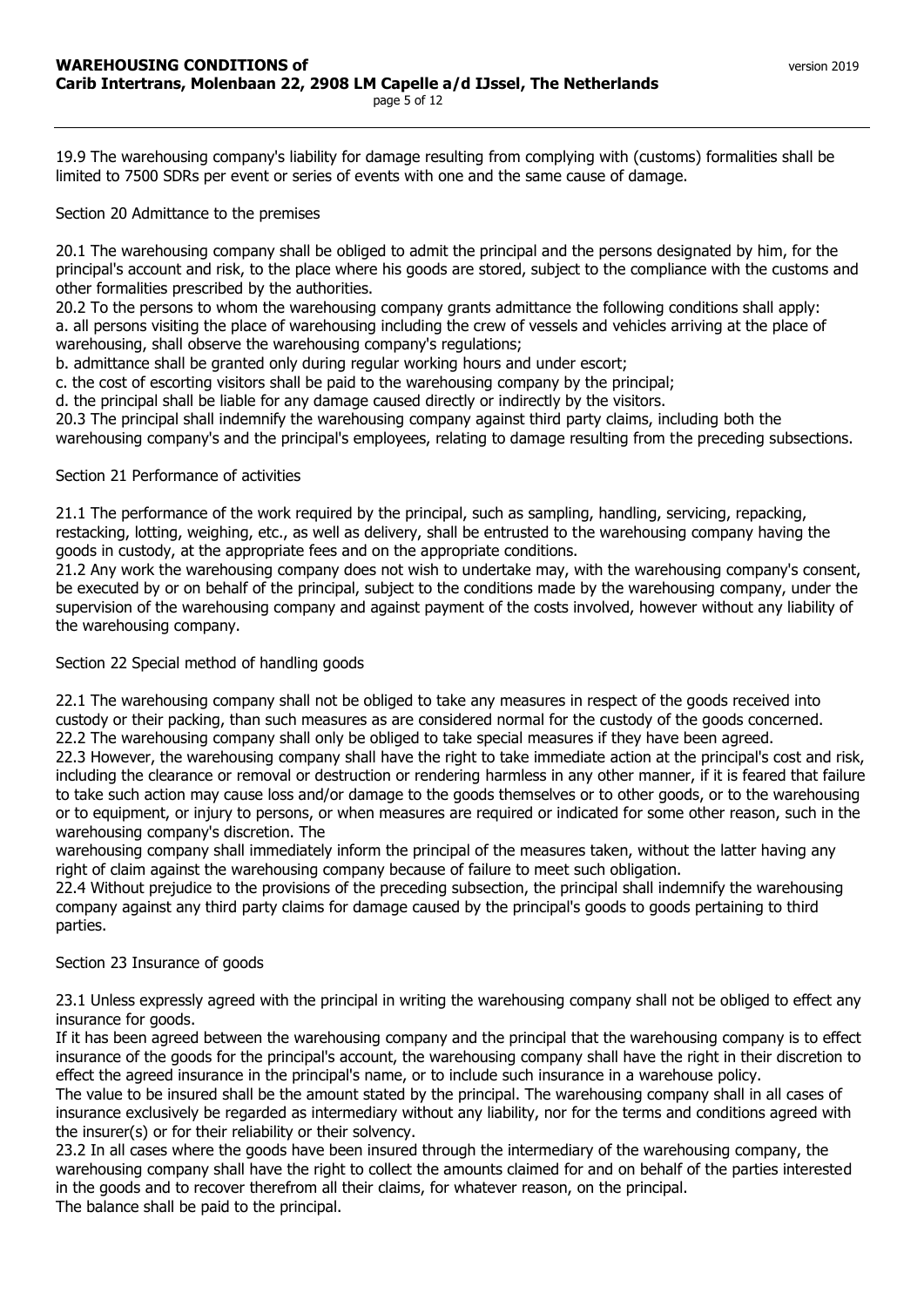23.3 If in case of damage to or loss of goods by fire or by any other cause, the assistance of the warehousing company for assessing the damage or loss is desirable or necessary, such assistance shall be rendered by the warehousing company against payment of the costs involved and of a fee for their efforts. The warehousing company may make such assistance contingent on the cash payment of, or the provision of security for all amounts owing to the warehousing company by the principal for whatever reason and the costs and fee referred to in this subsection. 23.4 In case of partial delivery of the goods by the warehousing company, the principal shall inform the warehousing company for what amount he wishes to have the remaining goods insured.

In the absence of such information the warehousing company shall have the right to reduce the insured amount in their own discretion in the same proportion as the decrease in the number, weight, measure or contents of the goods.

Section 24 Charging warehouse rent in case of destruction of goods

In case the goods stored with the warehousing company are destroyed by fire or otherwise, the day of destruction shall count as the date of delivery and the warehouse rent plus - if the goods were insured through the warehousing company - insurance premium and costs calculated in full monthly periods, shall be due and payable up to and including such date.

#### Section 25 Removal of goods

25.1 The principal may, upon payment of all amounts due to the warehousing company (in the widest sense) and subject to the provisions hereof, at any time remove the goods placed in custody.

25.2 The warehouse rent - and if the goods were insured through the warehousing company, the insurance premiums and costs - shall always be charged in full months, part of a month counting as a full month.

25.3 If a fixed period of warehousing has been agreed, the warehousing company cannot require the principal to remove the goods prior to the expiration of the agreed period of time.

25.4 If no period of warehousing has been agreed or if the agreed period of warehousing has expired, the warehousing company may require the removal at one month's notice, however not within three months of the commencement of warehousing.

25.5 In case of force majeure the agreement shall remain in force; however, the warehousing company's obligations shall be suspended for the duration of the force majeure. All extra costs caused by force majeure shall be for the principal's account.

Force majeure shall be all circumstances the warehousing company has reasonably been unable to avoid and whose consequences the warehousing company has reasonably been unable to prevent.

Section 26 Premature removal of goods for urgent reasons

26.1 However, the warehousing company shall at all times have the right to require the removal of the goods received for warehousing prior to the expiration of the warehouse period without observing any period of notice, if there is an urgent reason therefor.

26.2 Urgent reason shall be understood to be a circumstance of such nature that according to rules of reasonableness and fairness the principal cannot expect the warehousing to be maintained.

26.3 Such reason shall the deemed to exist inter alia if the principal fails to comply with one or more other provisions hereof, or if it appears that owing to the presence of the goods the hazard of loss and/or damage to other goods or the warehouse place or to equipment, or injury to persons is to be feared, and furthermore if the goods are perishable or liable to inherent changes which in the warehousing company's opinion justify the assumption of deterioration and the principal has neglected to give instructions for preventing or controlling it.

26.4 The principal shall remain under obligation to pay the warehouse rent up to the day of removal of the goods.

Section 27 Payment

27.1 All amounts owing to the warehousing company by the principal for whatever reason, such as: warehouse rent, insurance premiums and costs, rent, disbursements, fees for warehousing and delivery, outlays and charges for work done or to be done, cost of cleaning work and such like during or after a fire or otherwise, extraordinary expenses, extra wages, taxes, duties, levies, fines, interest etc., shall be immediately due and payable.

If the warehousing company applies a term of payment, the said amounts shall be immediately due and payable on expiry of the term of payment.

27.2 Without prejudice to the provisions of the preceding subsection the principal shall always pay the warehouse rent due promptly within the term agreed between the parties, but at least once in 12 months.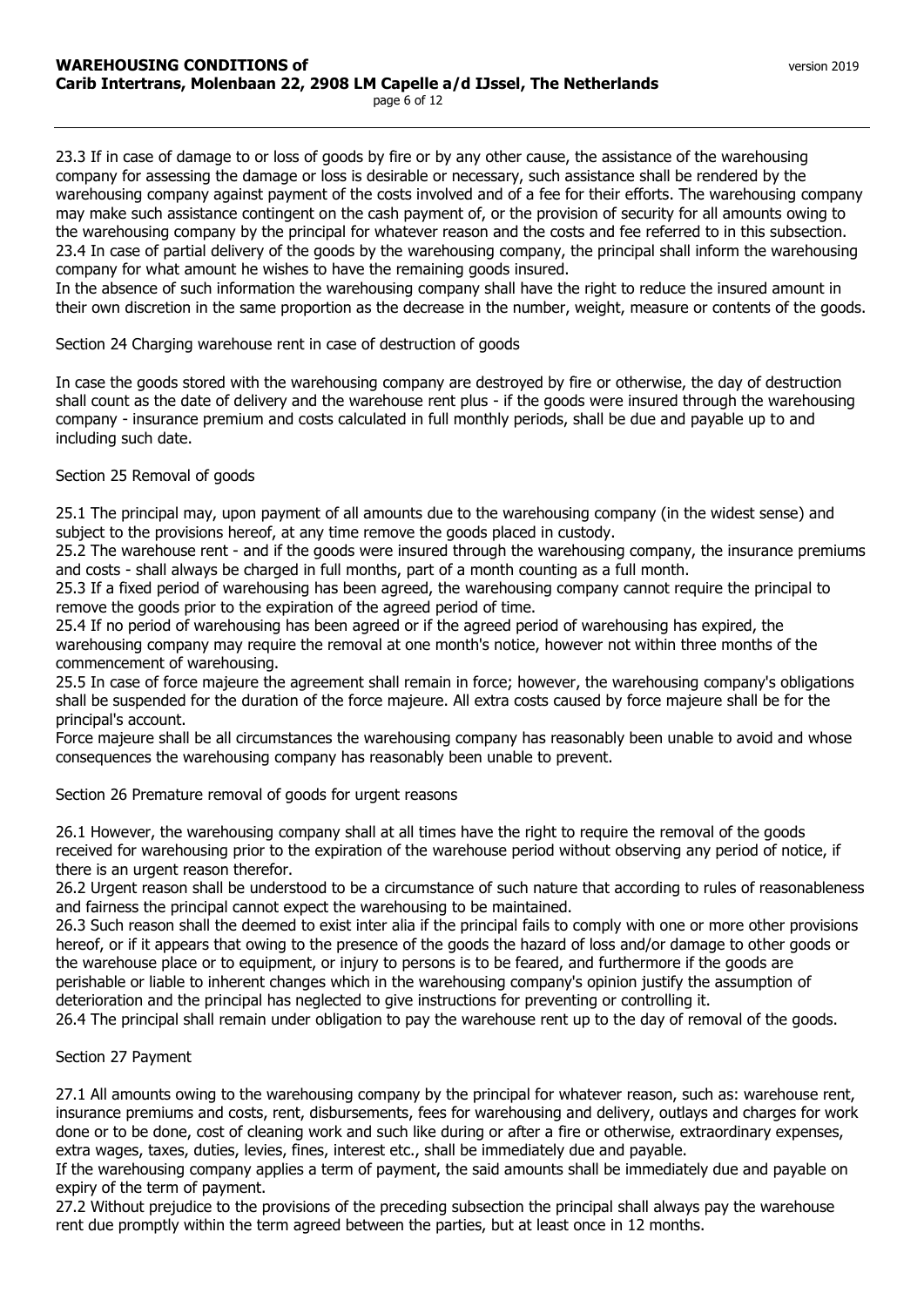27.3 If the principal does not immediately pay the amounts due to the warehousing company, the warehousing company shall have the right to charge the legal interest.

27.4 Payments on account shall be regarded to have been made in the first place in reduction of ordinary debts, regardless of whether other instructions were given on payment.

27.5 If in case of overdue payment the debt is collected by judicial or other action, the amount of the debt shall be increased by 10% administrative costs, while the judicial and extrajudicial costs shall be for the principal's account, up to the amount paid or due by the warehousing company.

#### Section 28 Lien and right of retention

28.1 The warehousing company shall have a lien and a right of retention towards anyone requesting delivery thereof, on all goods, documents and monies the warehousing company holds or will hold for whatever reason and for whatever purpose, for all claims it has or may have in future on the principal and/or owner.

28.2 The warehousing company may also exercise the rights awarded to it in subsection 28.1 for all amounts the principal still owes the warehousing company in connection with earlier orders.

28.3 The warehousing company shall regard anyone who, on behalf of the principal entrusts goods to him for performing work, as the principal's agent for creating a lien and a right of retention on such goods.

28.4 In case of non-payment of the claim, the sale of the security shall take place in the manner prescribed by law, or - if there is consensus thereon - privately.

#### Section 29 Public sale

29.1 Without prejudice to the provisions of section 28 hereof, the warehousing company shall have the right to sell the goods entrusted to the warehousing company, or to have them sold, without observing any formality, in the place and in the manner and on the conditions the warehousing company may see fit, publicly or in any other manner the law may permit, at the expense of the principal and to recover from the proceeds all amounts the principal owes the warehousing company, in case the principal fails to remove the goods entrusted to the warehousing company on expiry of the agreement or at the agreed or specified time or at any other point of time in case of one of the urgent reasons mentioned in section 26 hereof.

29.2 If it is probable that in case of sale the cost will be higher than the benefits or if no buyer is found despite a reasonable attempt thereto, the warehousing company shall have the right to remove the goods, to have them removed or to destroy them. The principal shall then remain liable for the amounts due, increased by the cost of removal or destruction.

29.3 In case of sale the warehousing company shall hold the balance of the proceeds after deducting all costs and all the principal's debts, at the principal's disposal for five years, after which period the balance, if not claimed, shall accrue to the warehousing company.

Section 30 Prescription and extinction

30.1 Every claim shall become prescribed by the simple lapse of 12 months.

30.2 All claims against the warehousing company shall become extinct by the simple lapse of 2 years.

30.3 In case of total loss, damage or reduction, the periods mentioned in subsections 30.1 and 30.2 shall commence on the first of the following days:

- the day the warehousing company delivered or should have delivered the goods;

- the day the warehousing company informed the principal of such event.

30.4 In case the warehousing company is held liable by third parties, including any government, the period mentioned in subsection 30.1 shall commence on the first of the following days:

- the day the warehousing is held liable by the third party, or

- the day the warehousing company paid the claim against it.

30.5 Notwithstanding the provisions of subsections 30.3 and 30.4, the periods mentioned in subsections 30.1 and 30.2 for all other claims shall commence on the day they become due and payable.

#### Section 31 Complaints

31.1 If the goods are made available by the warehousing company without the principal or someone else for him having established their condition in the presence of the warehousing company or without having informed the warehousing company of reserves, in case of visible loss or damage not later than the moment the goods were made available, or in case of invisible loss or damage within five working days of the availability, indicating the general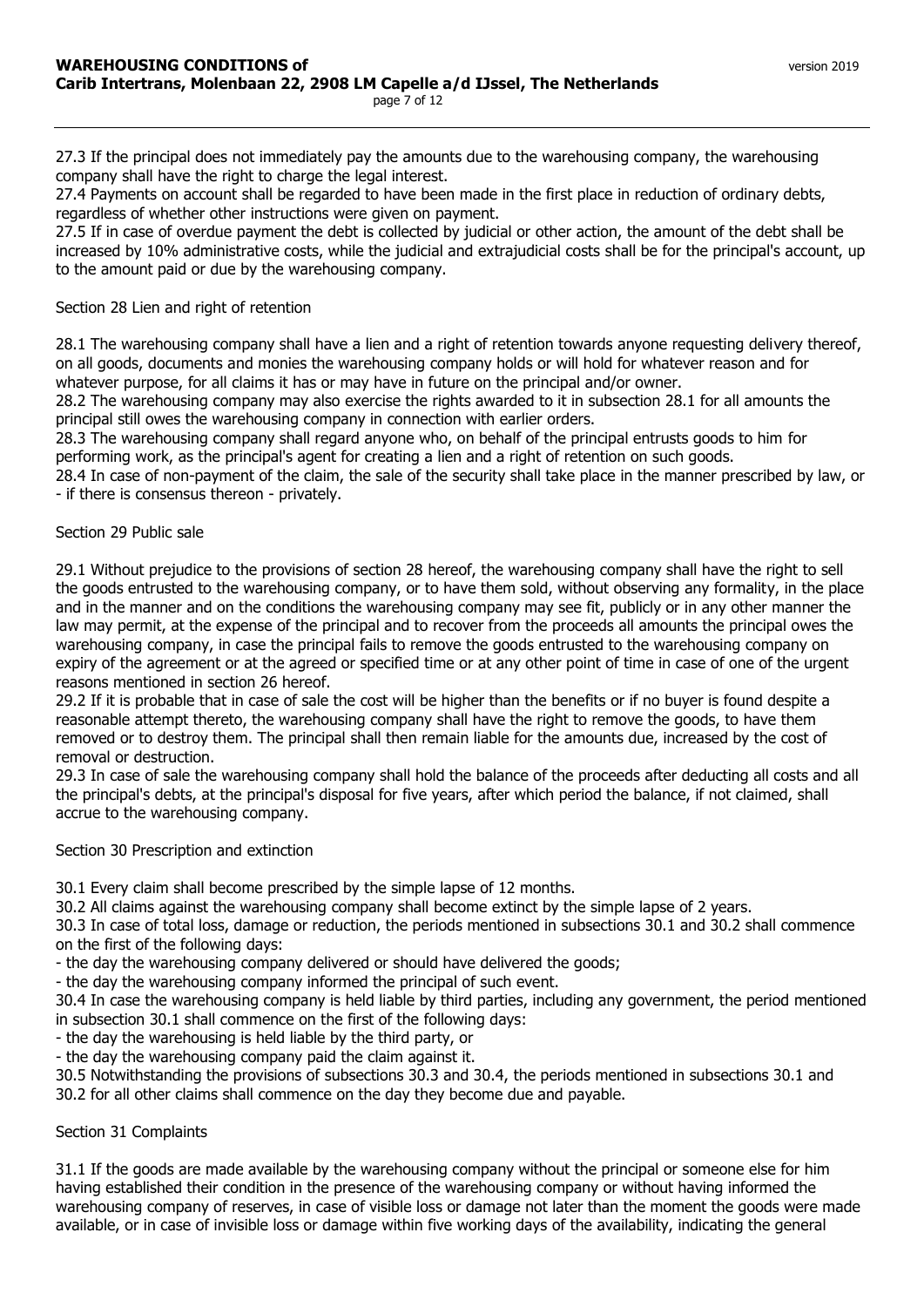nature of the loss or damage, he shall be considered to have received the goods in good condition, unless the contrary is proved. In case of invisible loss or damage, the said reserves shall be made in writing. 31.2 The day the goods are made available shall not be counted in the determination of the above periods.

# Section 32 Transfer or transition of goods

32.1 Transfer or transition of ownership of stored goods, or the transfer or transition of the right to delivery thereof by a principal to a third party, shall be ineffectual against the warehousing company and without legal effect for the warehousing company, nor shall the warehousing company recognize such transfer or transition, unless all claims the warehousing company may have on the original and/or transferring principal for whatever reason, have been fully paid.

32.2 The principal shall be obliged to inform the warehousing company instantly in writing of any transfer or transition of ownership of goods, or transfer or transition of the right to delivery of goods.

32.3 Notwithstanding the provisions above the transfer or transition shall have no legal effect for the warehousing company, nor shall the warehousing company recognize them, unless the new owner(s) has(have) explicitly accepted in writing all provisions of the agreement between the warehousing company and the original and/or transferring principal as well as the present conditions.

32.4 The warehousing company shall not be required to recognize the transfer or transition of ownership or the right to delivery of the goods and shall even have the right to revoke a recognition made, and they may refuse to deliver the goods, if in the warehousing company's opinion there are flaws in the legal title regarding any transfer or transition of ownership of goods, or any transfer or transition of the right to delivery of goods, and if the new owner(s) claim(s) not to have accepted the present conditions or not to be committed thereto.

32.5 The original and/or transferring principal shall remain liable to the warehousing company for all the warehousing company's claims for or in connection with the warehousing and/or work performed in connection with such goods, even though they were performed after the transfer or transition of ownership, or after transfer or transition of the right to delivery.

After transfer or transition of ownership, or the right to delivery of the goods, the new owner shall be regarded as the principal and shall, in addition to his legal predecessor, be severally liable for all the above claims, even though they may have arisen prior to the transfer or transition.

# Section 33 Issue of receipts

33.1 The warehousing company may issue to the principal at his request a receipt, describing the goods given into custody to the warehousing company by the principal.

33.2 The warehousing company shall have the right to refuse to issue a receipt, if the principal has not paid all claims the warehousing company may have on him for whatever reason.

The warehousing company may furthermore refuse to issue a receipt if they believe there are reasons therefor. 33.3 On the issue of a bearer receipt all the warehousing company's obligations towards the principal shall cease and shall be replaced by the warehousing company's obligations towards the receipt holder, which is regulated in more detail in Chapter II hereof. The principal shall, even after the issue of the receipt, remain liable towards to warehousing company for the effects of any discrepancy between the goods for which the receipt was issued and their description in the receipt.

# CHAPTER II

PROVISIONS REGARDING THE RECEIPT

# Section 34 Applicable provisions

The legal relations between warehousing companies and receipt holders shall also be subject to the provisions of Chapter I, unless the provisions of Chapter II require that a provision of Chapter I may not be applied.

# Section 35 Right to delivery of goods

35.1 The receipt awards a right to delivery by the warehousing company of the goods they have received for warehousing and against which the receipt has been issued. For any discrepancy between the stored goods and their description in the receipt, the warehousing company shall be liable towards the receipt holder who was unaware of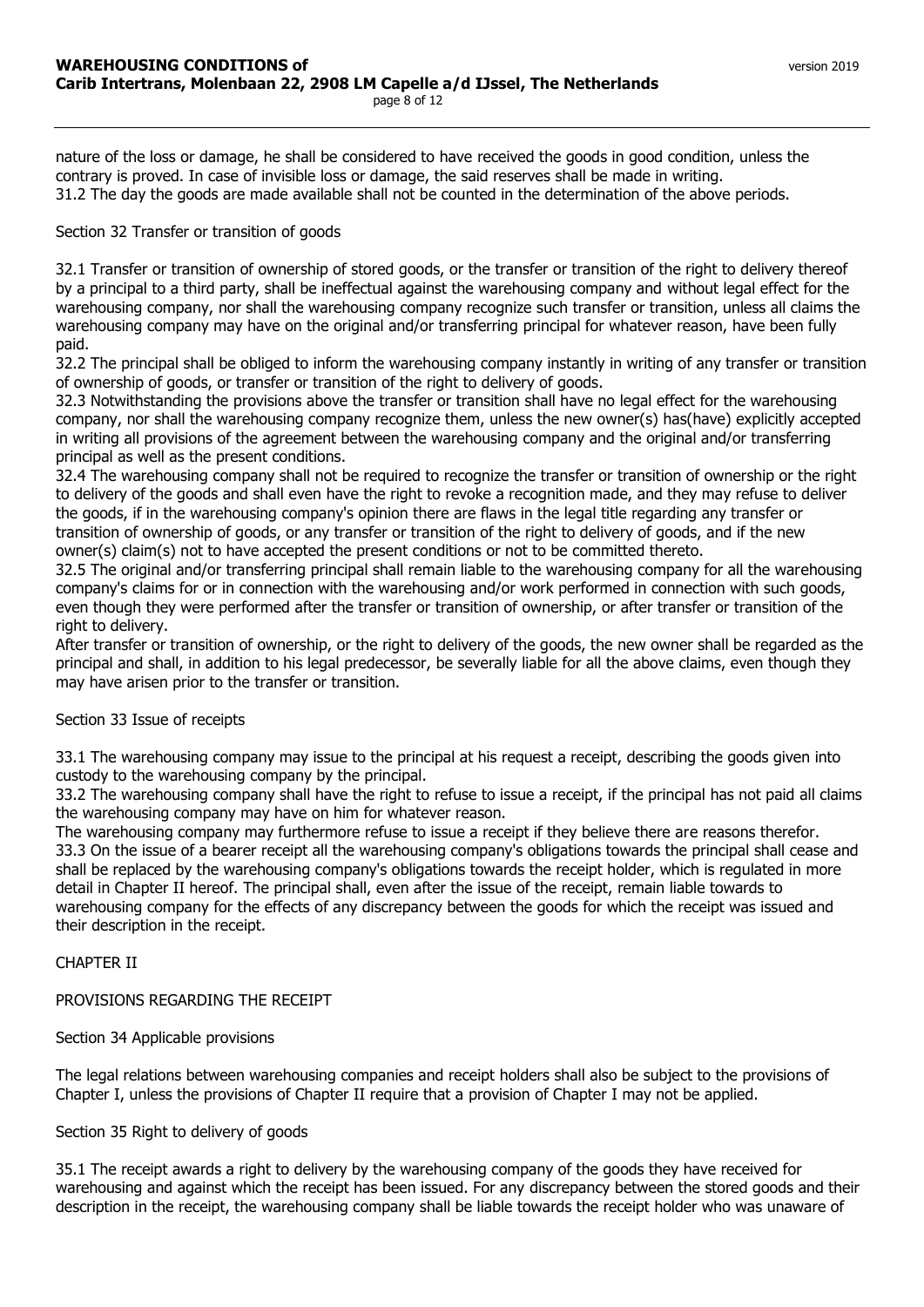the existence of the discrepancy when acquiring the receipt, unless it concerns goods whose identification requires expert knowledge and/or a thorough examination or analysis.

35.2 If the receipt contains the clause:

"Contents, quality, number, weight or measure unknown"

or a similar clause, the warehousing company shall not be bound by any statement in the receipt regarding the contents, the quality and the number, the weight or the measure of the goods.

35.3 The right to delivery shall not exist as long as the warehousing company can lay any claim on the goods under the present conditions and until all customs and other formalities prescribed by the authorities and required for the delivery, have been fulfilled.

Section 36 Expiry of the receipt

36.1 The receipt shall be valid for three years, as from the date of issue, unless a shorter period of validity is stated in the receipt.

36.2 Until its expiry the receipt may be replaced at the receipt holder's request by a new receipt, against payment of the costs involved. The warehousing company shall have the right to refuse to replace the receipt and to require the removal of the goods on the expiry date.

36.3 If on its expiry date the receipt has not been presented for replacement, or if after refusal to replace the receipt the goods have not been removed from the warehousing company on the expiry date, the holder of the expired receipt shall be considered to agree to the warehouse rent - and if the goods have been insured through the warehousing company, the insurance premium and costs - as shall be determined by the warehousing company as from such date.

36.4 If on its expiry date the receipt has not been presented for replacement, or if after refusal to replace the receipt the goods have not been removed from the warehousing company on the expiry date against payment of the amount the warehousing company is entitled to under section 36 hereof, the warehousing company shall have the right to dispose of the goods to which the expired receipt refers, subject to the relevant provisions hereof.

36.5 For a period of five years after the expiry date of the receipt the warehousing company shall be obliged to deliver the goods to which the expired receipt refers - or if the warehousing company has exercised it's right to dispose of the goods, the net proceeds of the goods, without payment of interest - to the holder of the expired receipt, after deducting all amounts due to the warehousing company. On expiry of these five years the rights of the holder of the expired receipt shall cease and the warehousing company shall no longer be required to deliver the goods - or to account for their proceeds - neither to the holder of the expired receipt, nor to others.

Section 37 Delivery of goods after payment

37.1 The warehousing company shall, prior to effecting full or partial delivery of the goods to which the receipt gives title, have the right to demand payment of:

a. warehouse rent for so many months as appears from the receipt to have elapsed, and have not been noted therein as having been paid prior to delivery, at the monthly rent stated in the receipt, parts of months to be counted as full months;

b. insurance premiums and costs for so many months as appears from the receipt to have elapsed, and have not been noted therein as having been paid prior to delivery, at the monthly insurance premium stated in the receipt, parts of months to be counted as full months;

c. the charges for delivering the goods at the current rate therefor;

d. disbursements made by the warehousing company on behalf of the receipt holder requesting delivery, in connection with customs and/or other formalities prescribed by the authorities in respect of the goods described in the receipt;

e. all costs incurred by the warehousing company after the date of issue mentioned in the receipt:

e.1 for preserving the goods mentioned in the receipt;

e.2 for eliminating any dangers caused by the goods mentioned in the receipt to the place of warehouse and to other goods stored therein;

e.3 for measures taken in respect of the goods mentioned in the receipt as a result of circumstances for which the warehousing company cannot be held responsible.

f. all other amounts due to the warehousing company apparent from the receipt.

37.2 Notwithstanding the provisions of the preceding subsection the receipt holder shall be obliged to pay the warehouse rent due - and if the goods have been insured through the warehousing company, the insurance premium and costs - at the end of each 12 months of warehousing or so much earlier as has been agreed and stated in the receipt plus the costs incurred by the warehousing company referred to in paragraphs d. and e. above, as soon as the warehousing company has informed him of such costs.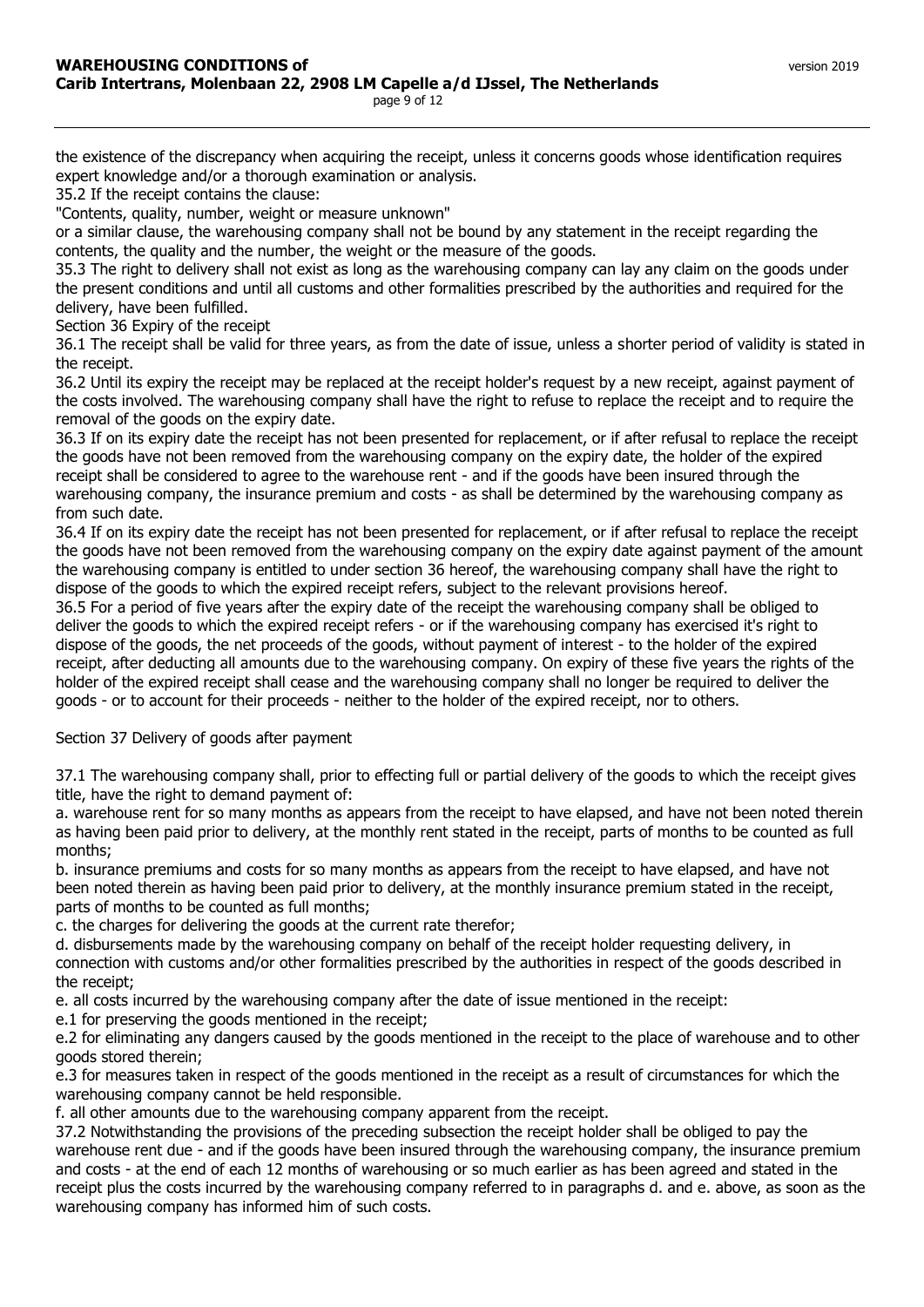as has been agreed and stated in the receipt - and if the goods have been insured through the warehousing company, the insurance premium and costs - the amounts due to the warehousing company for this reason shall be increased, as from the day the 12 months warehousing elapsed, by a penalty of 1% of the amount due for each month in excess of the 12 month period.

# Section 38 Indemnification

Contrary to the provisions of subsection 19.7 the indemnification to be paid by the warehousing company for loss of goods shall, in the absence of the invoice value of the goods, be limited to the market value of the goods on the day of issue of the receipt, to be proved by the principal.

Section 39 Access to and information about goods

Access to and information about goods for which receipts have been issued shall only be given on production of the relevant receipt.

# Section 40 Activities in connection with the goods

40.1 The activities required by the receipt holder in relation to the goods described in the receipt, such as sampling, handling, servicing, repacking, restacking, lotting, weighing, etc., as well as delivery, shall be entrusted to the warehousing company having the goods in custody, against the appropriate fees and on the appropriate conditions. 40.2 The activities required by the receipt holder shall only be carried out after surrender of the receipt. 40.3 Activities the warehousing company does not wish to undertake may, with the warehousing company's consent and after surrender of the receipt, be performed by or on behalf of the receipt holder, subject to conditions made by the warehousing company, under the supervision of the warehousing company and against payment of the costs involved, however without any responsibility of the warehousing company.

40.4 Partial deliveries, sampling and handling of the goods causing a modification, decrease or change in the number of the goods shall be noted on the receipt in the proper place. If there is no space left on the receipt for further noting deliveries, modifications, decreases, etc., the receipt shall be replaced at the receipt holder's expense. 40.5 Payments due to the warehousing company for work performed in connection with the goods described in the receipt or for supervising such work, shall be paid immediately. The warehousing company shall have the right to refuse to return the receipt until such payments have been made.

Section 41 Notification of special method of handling

If the warehousing company decides to take a measure in terms of section 22, the warehousing company shall immediately notify the receipt holder last known to it, without the receipt holder having any right of claim against the warehousing company for omitting such notification.

Section 42 The warehousing company's obligation to insure

42.1 If the receipt shows that the goods therein are insured, the warehousing company shall thereby have undertaken the obligation to effect insurance for the receipt holder's account in accordance with the provisions of section 23.

42.2 The insured value shall be the value stated in the receipt.

42.3 If the receipt states that the insured value is the current market value, it shall be the warehousing company's responsibility to keep the goods adequately insured.

Section 43 Changes in, effect and termination of insurance

43.1 Any changes in the insured value and termination of insurance shall only be possible when the receipt is surrendered for being endorsed accordingly.

43.2 Only the insurance as stated in the receipt shall be effective.

43.3 The insurance shall otherwise cease on delivery of the goods.

43.4 On delivery of part of the goods the insured value of the goods to be delivered must be stated separately and endorsed on the receipt, if the receipt does not show the insured value per unit and if a proportionate decrease cannot be inferred from the receipt.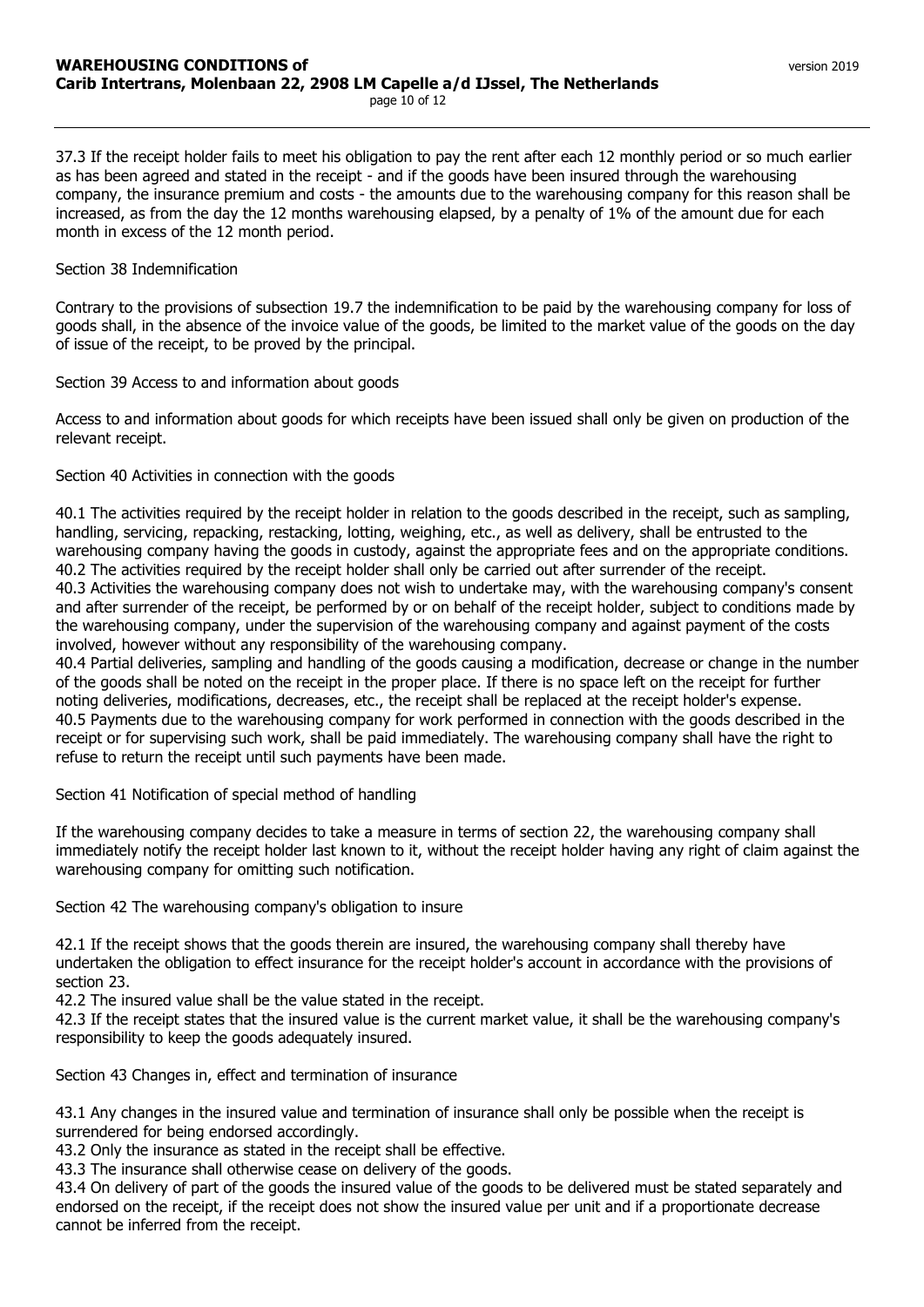#### Section 44 Amounts of claims

The amounts of claims collected by the warehousing company shall be paid out by the warehousing company against surrender of the receipt, after deducting all amounts due to the warehousing company by the receipt holder.

### Section 45 Notification of destruction of goods

In case of destruction of the goods described in the receipt by fire or otherwise, the warehousing company shall immediately notify the receipt holder last known to them, without the receipt holder having any right of claim against the warehousing company for omitting such notification.

Section 46 Mutilation of the receipt

46.1 Any erasures and mutilations shall render the receipt void; deletions shall not be valid unless initialled by the warehousing company.

46.2 The holder of a mutilated receipt may request the issue of a duplicate, against surrender of the original receipt and on payment of the costs involved. For determining the nature and quantity of the goods to be shown in the duplicate receipt, the warehousing company's relevant records shall exclusively be regarded as standard.

#### Section 47 Loss and destruction of receipts

47.1 If a receipt has been lost or destroyed, the rightful holder may apply to the warehousing company for nullification of such receipt and request delivery of the goods or the issue of a duplicate receipt; such application must, if possible, state the cause for the loss of the receipt and contain the grounds on which the applicant bases his title.

47.2 If investigations made by the warehousing company afford no reasons to doubt the truth of the grounds of the application, the warehousing company shall publish the application made by inserting two announcements, at intervals of at least 14 days each time, in at least two daily newspapers designated by the warehousing company, inviting those who believe they have a title to the goods described in the missing receipt, to oppose their delivery or the issue of the duplicate receipt by service of a writ.

47.3 If within 14 days of the last announcement no one has opposed the delivery or issue by service of a writ, the warehousing company may nullify the receipt and effect delivery of goods or issue a duplicate receipt to the applicant. For determining the nature and quantity of the goods to be delivered or to be described in the duplicate receipt, the warehousing company's relevant records shall exclusively be regarded as standard. The nullification may immediately thereafter be published in the said newspapers. As a result of such nullification the original receipt shall lose its validity and all the warehousing company's obligations under the original receipt shall cease.

47.4 In case of opposition by a third party the application shall not be complied with, until it has appeared from a Court Order or other final and conclusive ruling or award that the applicant is the person entitled to the goods. 47.5 The person obtaining delivery of the goods described in a duplicate receipt, shall indemnify the warehousing company against all claims resulting from such delivery. The warehousing company may require security for this purpose.

47.6 Any costs in the widest sense, incurred by the warehousing company as a result of the application, shall be borne by the applicant. The warehousing company shall have the right to require an advance of money to be made before considering the application.

# Section 48 Expiration of the validity of the receipt

48.1 If on expiry of the validity of the receipt the warehousing company no longer wishes to keep the goods in warehousing, they shall summon the last known receipt holder to remove the goods.

48.2 If the receipt holder fails to comply with the summons within 14 days, or if he is no longer in possession of the expired receipt, and does not indicate the holder of the expired receipt within 14 days, nor does the holder of the expired receipt present himself within such period, the warehousing company shall have the right to sell the goods covered by the expired receipt.

48.3 Prior to taking such action, the warehousing company shall publish it's intention to sell goods for which an expired receipt is in circulation by inserting two announcements at intervals of at least 14 days in at least two daily newspapers each time, at least one of which appearing in the place where the warehousing company has it's